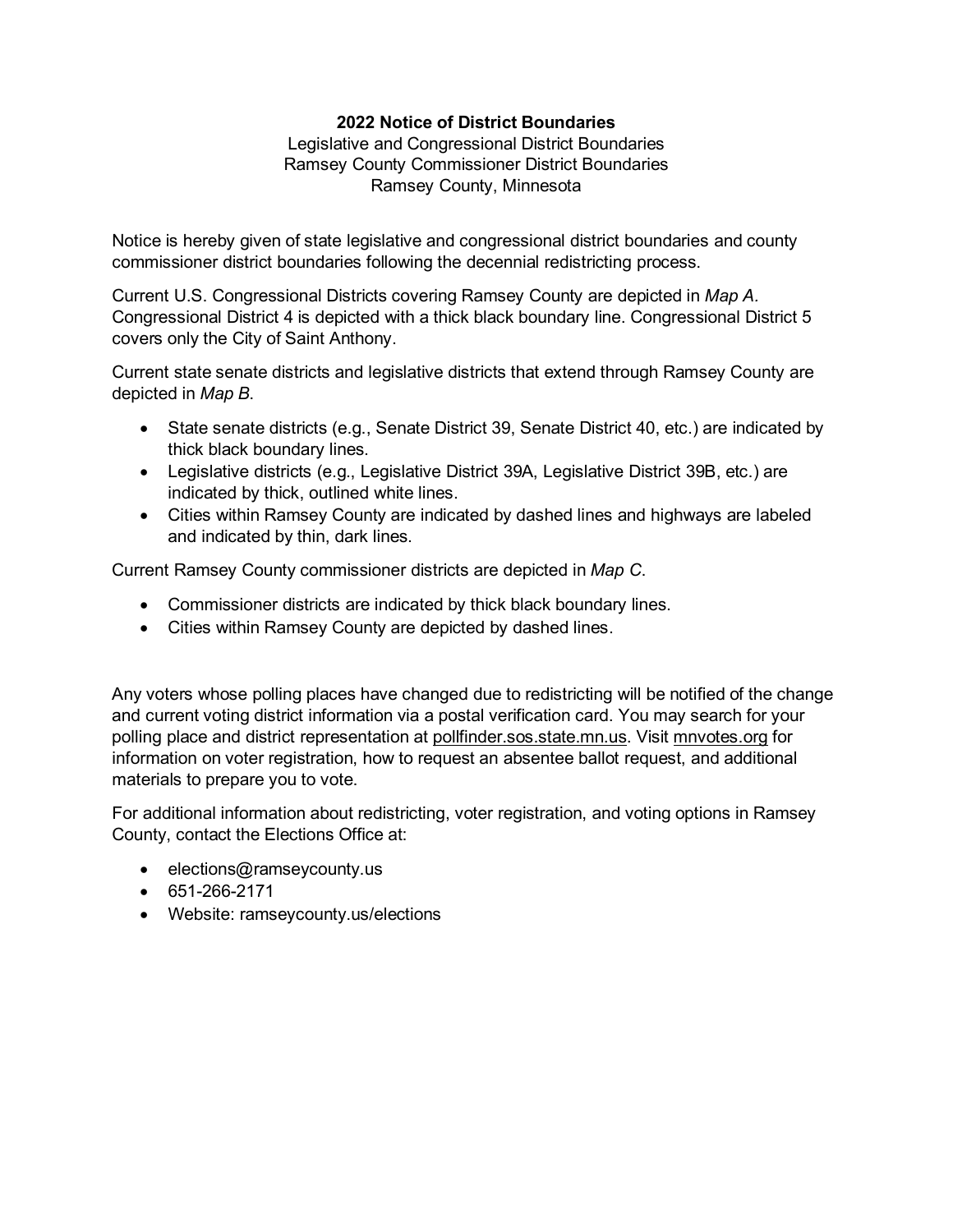Map A

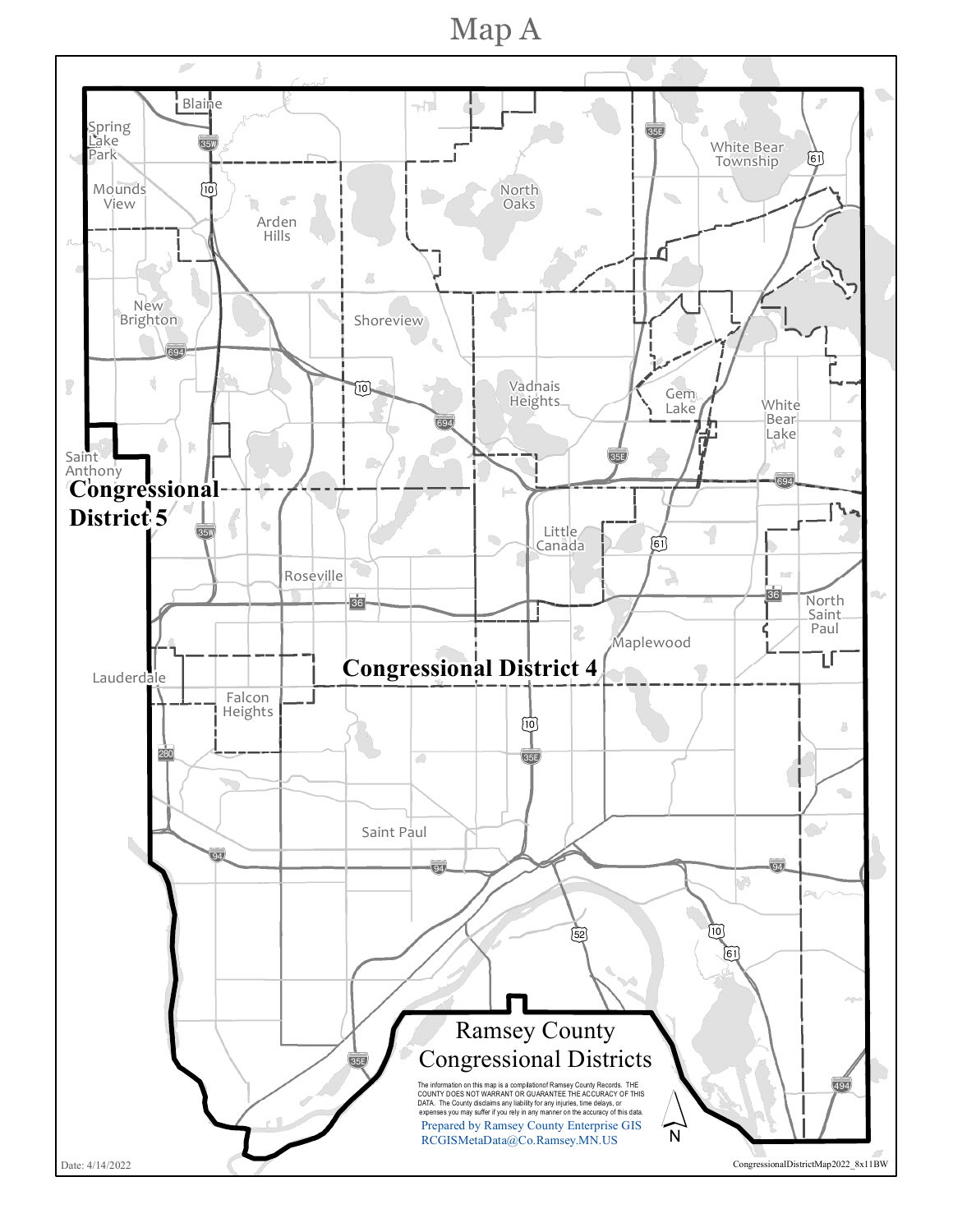Map B